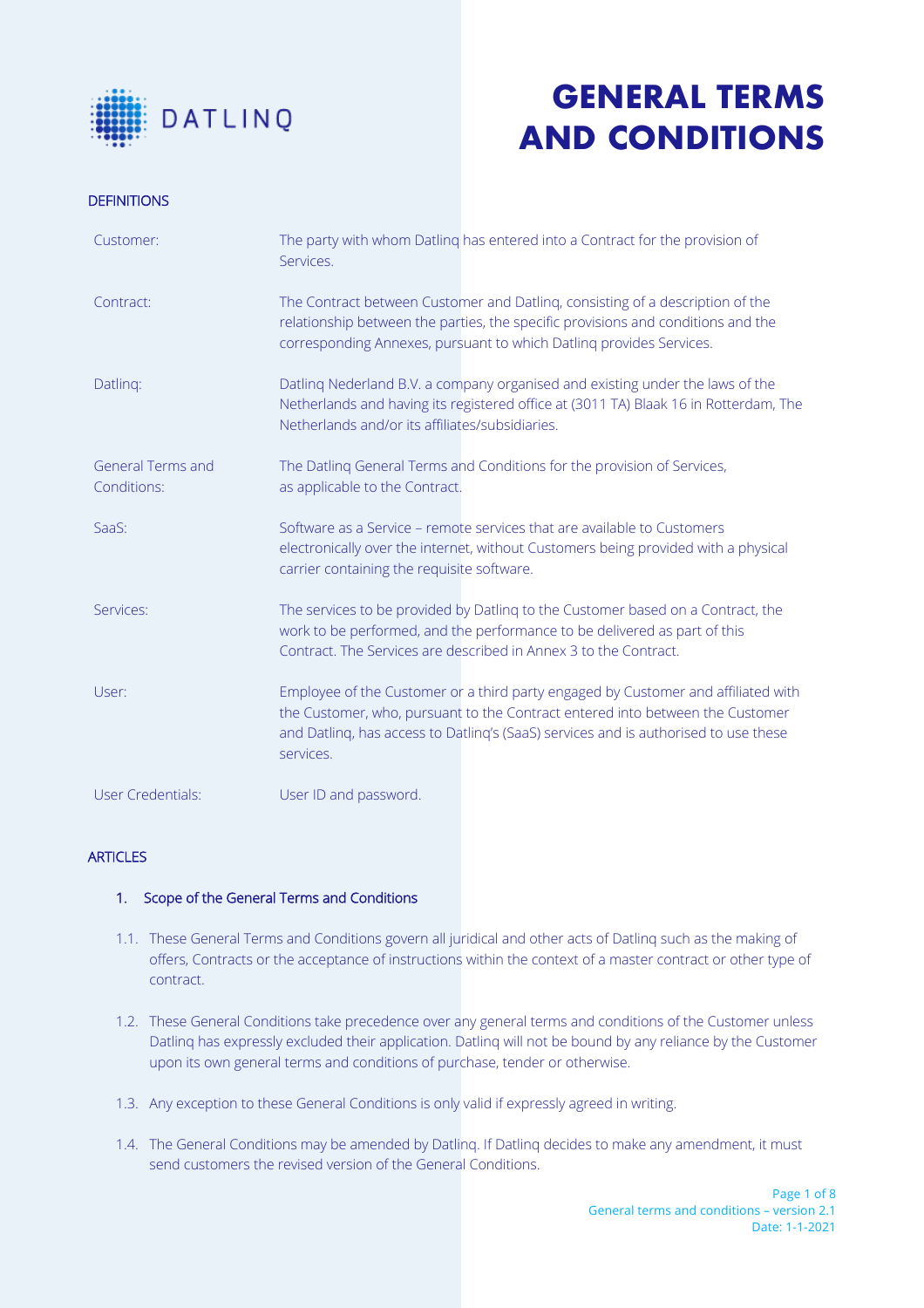

1.5. Any amendments to the General Conditions will also apply to pre-existing Contracts.

## 2. Subject of the Contract

- 2.1. The parties agree that Datlinq will supply Services and related work to the Customer under the terms and conditions set out in their Contract.
- 2.2. The Customer will use the Service, including the information and data supplied, at its own expense and risk. Datlinq requires the Customer to thoroughly check newly-supplied files and data for irregular or unlawful disclosure of the information.
- 2.3. The Customer is not permitted to use the name, logo, brands or look and feel of Datlinq or its products or services in its own advertising and publications without the prior written consent of Datlinq. Datlinq may attach conditions to such consent.

### 3. User Credentials

- 3.1. Datling reserves the right to change or withdraw the User Credentials it supplies. If this could have consequences for the Services, Datlinq will endeavour to notify the Customer as quickly as possible and where possible will operate a transitional period.
- 3.2. The Customer will not act or use the User Credentials in any way that is in breach of current laws and regulations.

### 4. Additional services

- 4.1. Additional services and related work are to be agreed separately and set out in writing in the relevant annex/annexes of the Contract.
- 4.2. Additional services and related work will commence on the date(s) agreed in the relevant annex/annexes of the Contract.
- 4.3. If Datlinq supplies the Services, additional services and related work in the absence of any written, signed agreement between the parties contained in the relevant annex/annexes, then these Services, additional services and related work will be supplied at the risk and expense of the Customer on a 'best effort' basis and will not entitle the Customer to any kind of result or to claim for non-compliance with any result.

### 5. Obligations upon Datlinq

- 5.1. Datlinq will endeavour to supply the Services with proper skill and care in accordance with the provisions of the Contract and to ensure that the Services do not infringe any third-party rights and are not in breach of any current laws and regulations.
- 5.2. Datlinq has adequately ascertained the objectives of the Customer in entering into the Contract. To this end, the Customer has supplied Datlinq in good time with accurate and complete information, and will – if asked – supply Datlinq with further information insofar as such information is available to the Customer.

Page 2 of 8 General terms and conditions – version 2.1 Date: 1-1-2021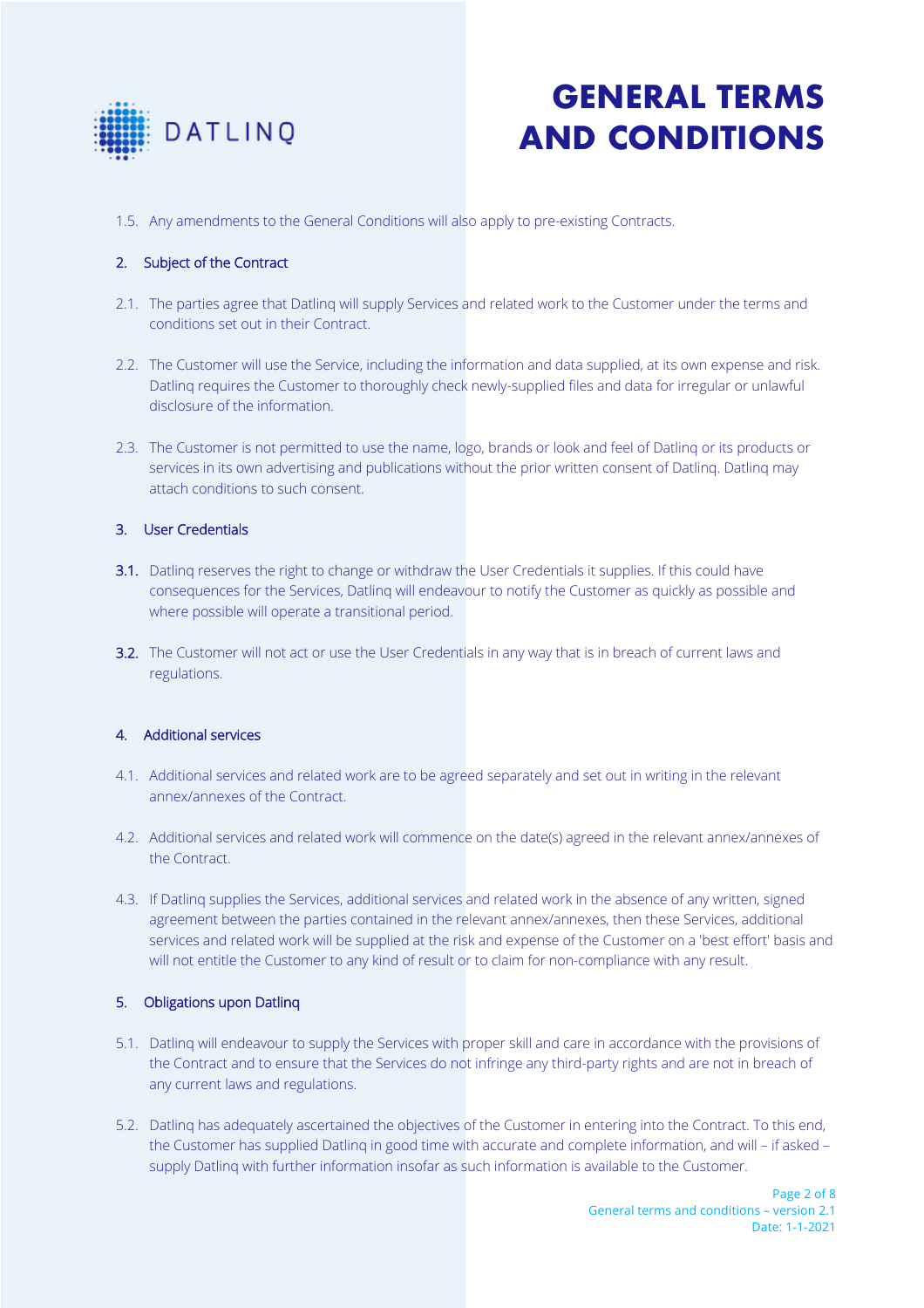

- 5.3. Datlinq undertakes to inform the Customer about any major changes or additions to, or enlargement of, the products used for access to and the availability of the Services for the Customer.
- 5.4. Datlinq will ensure that the Services are documented as well as possible.
- 5.5. If requested, Datlinq will provide all information about relevant quality standards so that the Customer can learn about the factors that enable the optimal use of the Services. If required, Datlinq can apply standards to the hardware and software that fall within the responsibility of the Customer.
- 5.6. In the event of a disaster Datlinq is not obliged to supply the Services and related work according to the agreed service levels. In such a case, Datlinq will use its best endeavours to restore – where disrupted - the supply of the Services and related work as quickly as possible. The reasonable cost incurred in undertaking such steps will be passed on by Datlinq to the Customer.

### 6. Telecommunications Facilities and Internet

- 6.1. The Customer is responsible for entering into a contract with a third party for suitable telecommunications facilities to enable the Services to be actually used. Datlinq is not responsible for these facilities, or for the cost of the facilities payable as a result of their use.
- 6.2. In accessing the data or application via the internet, the Customer must bear in mind that other people make use of the internet, and that consequently the Customer must act in accordance with the degree of skill and care that is generally required for such purposes.
- 6.3. The Customer undertakes not to disclose any offensive, unethical or improper materials including, but not limited to, spam, pornography, obscene texts or images, privacy-sensitive information, computer viruses, incorrect information about any third party, or information that could encourage any unlawful acts.
- 6.4. In disclosing information via the internet, the Customer is not entitled to pose as any other person or legal entity. The Customer must ensure that its name is clearly shown whenever any information is disclosed. There should be no confusion in the mind of the internet user as to the source of the information disclosed.
- 6.5. The Customer is not permitted to change the source reference of email messages or other electronic messages.
- 6.6. The Customer may not use a mailing list to send unsolicited emails and spam via the Datlinq systems. The Customer may not undertake any activities that result in any excessive or undesirable transfer of messages via the Datlinq systems. Such activities include those that in the opinion of Datlinq are deemed to be harmful to its systems.

#### 7. Obligations upon the Customer

- 7.1. The Customer will cooperate insofar as reasonably necessary for the performance of the Contract by, for example, supplying the required information to Datlinq, its employees or any third party engaged by Datlinq.
- 7.2. The Customer is not entitled to disclose information on behalf of or in the name of Datlinq or any third party without obtaining the express consent for such disclosure.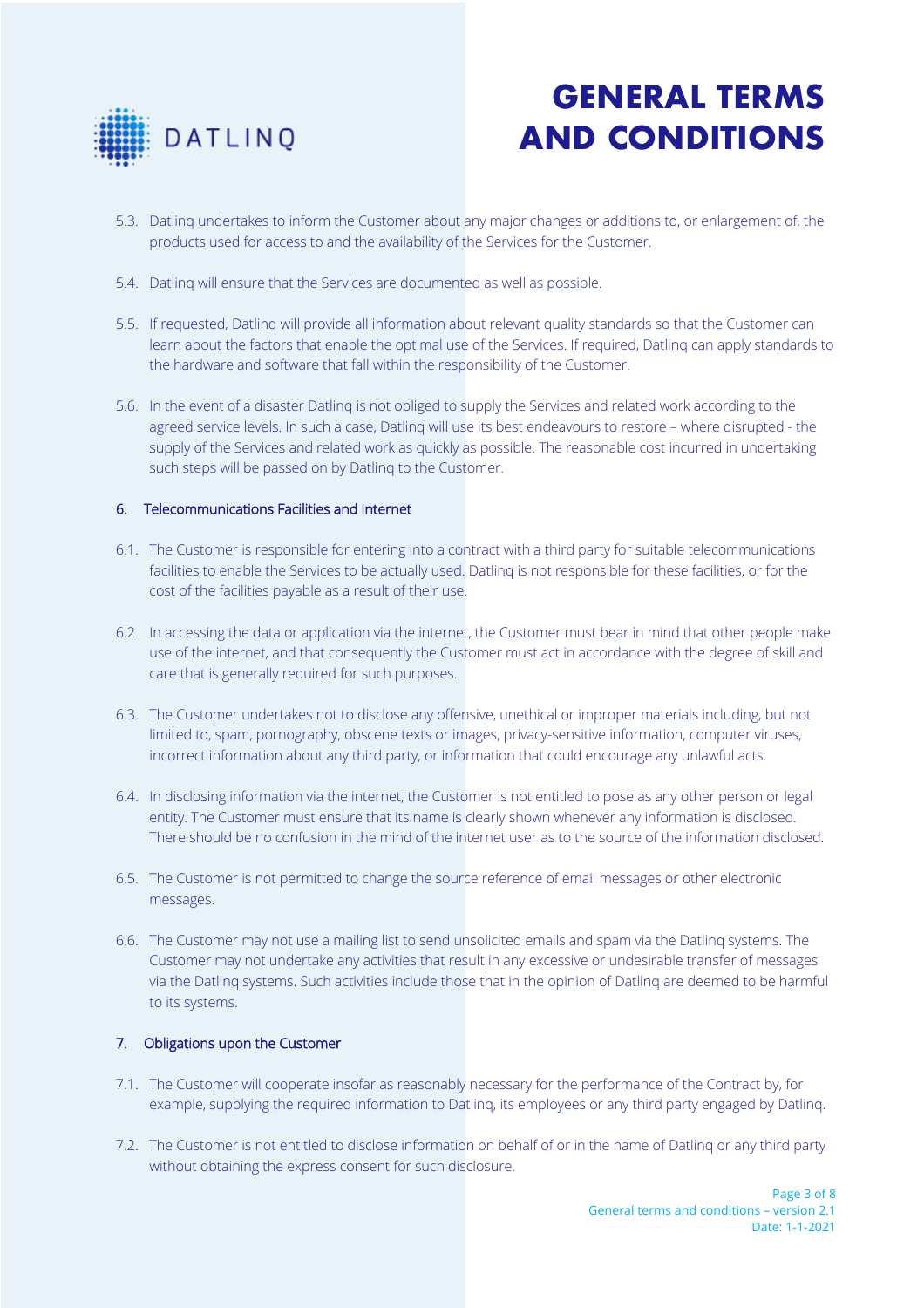

- 7.3. The Customer may not attempt to undermine the security and operations of the Datlinq systems.
- 7.4. The Customer must take the greatest care in handling confidential, important and personal information belonging to, and about, third parties, and comply with relevant statutory regulations in this regard.
- 7.5. The Customer will process personal data in accordance with the relevant statutory regulations.
- 7.6. The Customer is responsible for adopting appropriate organisational and technical measures to secure personal data. Personal data will not be stored for any longer than is required for effective business operations or than is required by law.
- 7.7. The Customer may not act in a way, or disclose any information, that could harm the interests, professionalism or good name of Datlinq or of other Users.
- 7.8. The Customer's employees and any third party engaged by the Customer must also comply with the provisions of the Contract and the specific rules and regulations as referred to in this article.
- 7.9. The Customer will indemnify Datlinq against any third-party claim relating to its obligations under the Contract or to any other kind of third-party claim arising from the use of the electronic mail facilities via the Datlinq systems. In the event of such a claim, Datlinq is entitled to terminate the Contract with immediate effect or to permanently or temporarily cease the supply of the Services and related work. Datlinq is entitled to hold the Customer primarily liable for the loss and additional costs thereby incurred.

### 8. Data Privacy and Data Protection

- 8.1. Each party shall comply with the applicable data protection laws, when carrying out the obligations under the between parties agreed and underlying contract.
- 8.2. Each party shall implement appropriate technical, physical and organisational measures to secure and protect personal data against accidental or unlawful destruction or accidental loss, alteration, unauthorised disclosure or access.
- 8.3. Each party shall keep personal data confidential and shall not disclose personal data in any way to any employee, subordinate or third party, except where;
	- a) the disclosure is required for the performance of the processing; or
	- b) personal data need to be disclosed to a competent public authority to comply with a legal obligation or as required for audit purposes;
	- c) applicable data protection law provides otherwise.
- 8.4. Each party shall submit its relevant processing systems, facilities and supporting documentation to an inspection or audit relating to the processing by a competent public authority if this is necessary to comply with a legal obligation.
- 8.5. Each party shall promptly inform the other party if:
	- a) it receives an inquiry, a subpoena or a request for inspection or audit from a competent public authority relating to the processing, except where the party is otherwise prohibited by law from making such disclosure;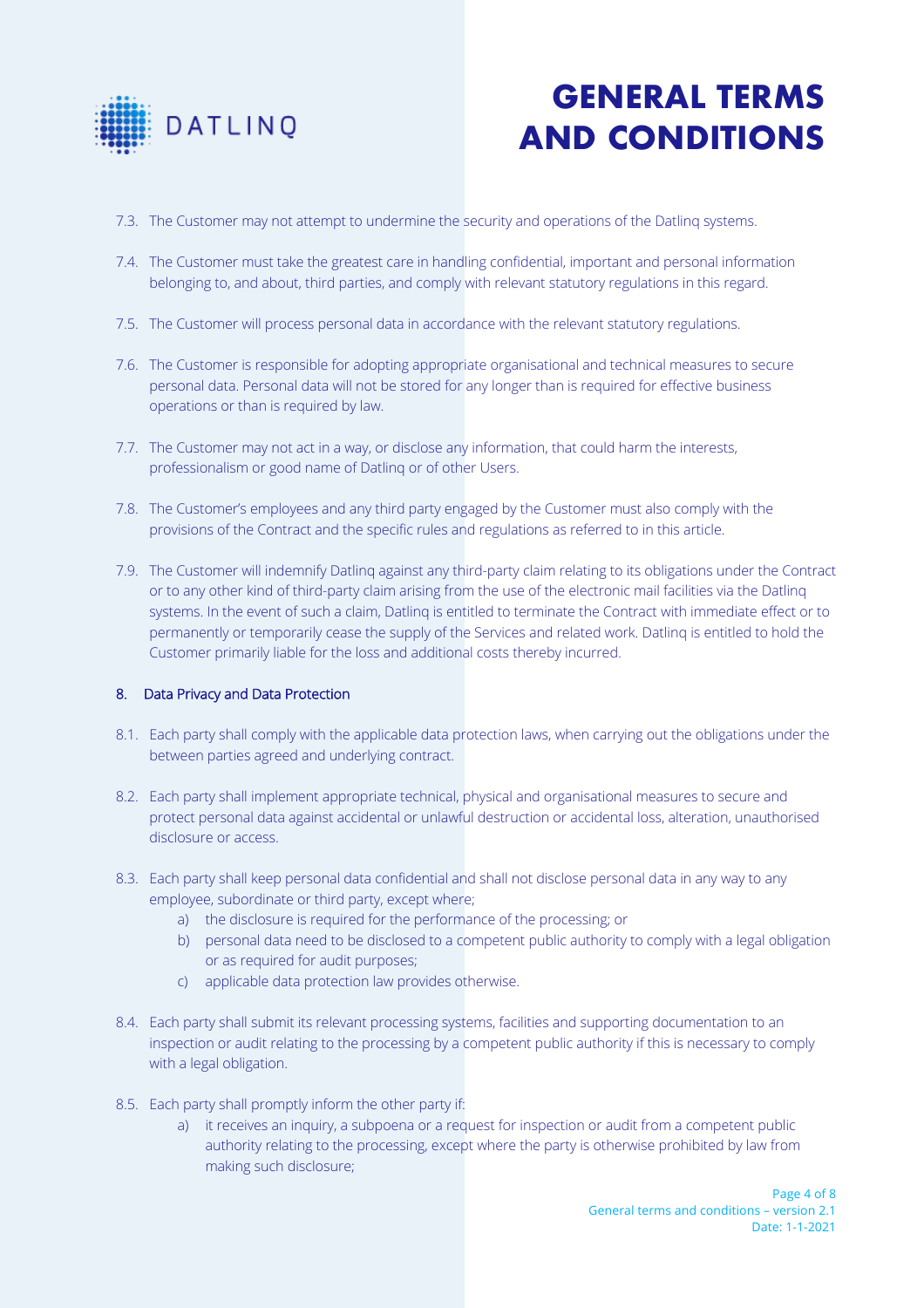

- b) it intends to disclose personal data to any competent public authority; or
- c) it detects or reasonably suspects that a data security breach has occurred.
- 8.6. In the event of a data security breach, each party shall promptly take adequate remedial measures. Furthermore, the party shall promptly provide the other party with all relevant information as requested regarding the data security breach.
- 8.7. Each individual party is responsible for complying with the obligations in this clause included by the sub-data processor engaged by the Party in question. The Party will contractually oblige each sub-data processor to comply with the provisions set out in this clause.

### 9. Contract variations

- 9.1. Contract variations may be implemented if they are separately offered, instructed or agreed, or are dealt with in accordance with section 2 of this article. Any additional work performed that does not meet the written standards will be performed on a 'best efforts' basis and is entirely at the risk and expense of the Customer. In situations in which Datlinq is unable to contact the Customer and where immediate action needs to be taken, Datling is entitled to take steps on its own initiative to a maximum cost of  $\epsilon$  1.000 per situation.
- 9.2. If Datlinq is of the opinion that any change to the project specified by the Customer after the Contract has been signed constitutes a contract variation it must notify the Customer accordingly before performing the work. This notice must be in writing but may be preceded, where the performance of the work so requires, by a provisional, oral notice. The notice must be followed by a written, properly itemised statement setting out the price consequences.

### 10. Invoicing and payment

- 10.1. Datlinq will invoice the Customer for the sums it owes.
- 10.2. Unless agreed otherwise in writing, invoicing of the Services will be per calendar year in advance. Additional work will be invoiced on the basis of actual work performed.
- 10.3. Payment must be made into a bank or giro account specified by Datlinq, in the manner specified on the invoice and within thirty days of the date the invoice is sent. The date the invoice is sent is deemed to be the date of the invoice.
- 10.4. The Customer is entitled to object to the accuracy of an invoice in writing, specifying the objection, to be sent to Datlinq within five working days of receipt of the disputed invoice. Even if the Customer disputes the accuracy of all or any part of the invoice, it must nevertheless still pay the disputed amount.
- 10.5. If the Customer fails to pay in time, it will be sent a written reminder stipulating a further term for payment. The date of payment is deemed to be the date on which Datlinq receives the payment. If the Customer still fails to make payment within the additional term, it is automatically in breach and notice of such breach will be sent to the Customer.
- 10.6. Datlinq may recover from the Customer the reasonable costs incurred in enforcing payment out of court. The recoverable costs are those costs that are reasonably incurred and that are of a reasonable amount in

Page 5 of 8 General terms and conditions – version 2.1 Date: 1-1-2021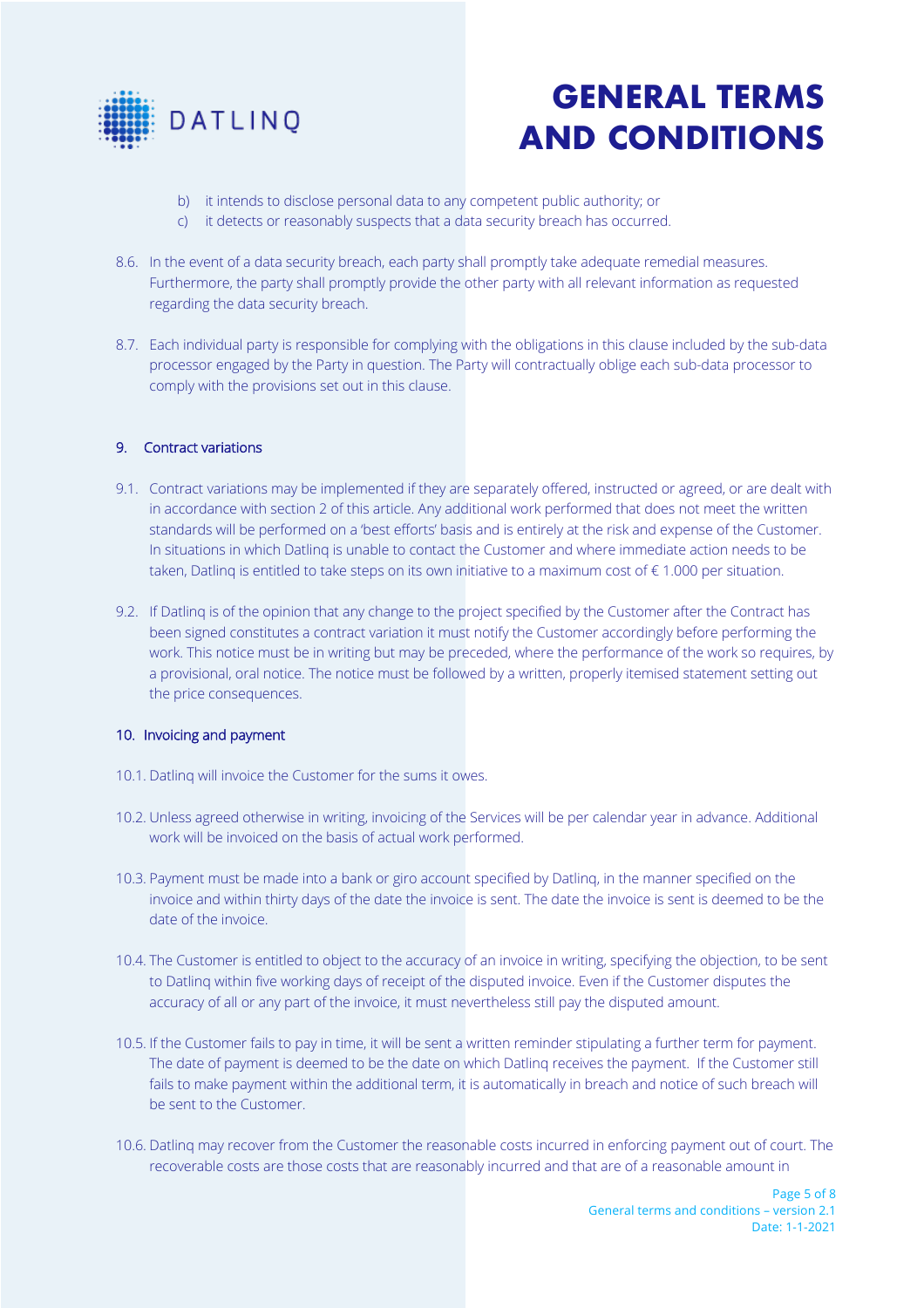

relation to the outstanding debt. As from the date that the Customer is in breach, Datlinq may also charge statutory interest on the outstanding debt.

10.7. If the Customer fails to pay on time, then as from that moment Datlinq may choose either:

- to supply the Services and related work on a 'best efforts' basis whereby the Customer cannot make any claim based on any type of result or non-compliance with any result; or
- to suspend the supply of the Services and the related work until it has received payment; or
- to terminate the supply of the Services and the related work.

### 11. Liability

- 11.1. Datlinq is not liable for loss suffered by the Customer due to breaches by Datlinq in the performance of the Contract except in the following cases:
	- if in performing the work damage is caused to property belonging to the Customer that can only be attributed to Datling, then Datling will pay repair and replacement costs up to a maximum of  $\epsilon$  2.500 per incident;
	- if in performing the work death or physical injury results from something that can only be attributed to Datling, then Datling will pay costs resulting therefrom up to a maximum of  $\epsilon$  25.000 per incident.
- 11.2. Datlinq is not liable for any indirect or consequential loss, including loss of turnover or profits, or lost man hours.
- 11.3. Datlinq will indemnify the Customer against any third-party claims for compensation. The indemnity will only cover loss that is recoverable from Datlinq pursuant to section 1 of this article.
- 11.4. Loss as described in this article must be reported to Datlinq in writing as soon as possible and in any event within four weeks of it arising. Loss not reported to Datlinq within this period is not eligible for compensation, unless the Customer can establish that the loss could not have been reported any sooner.

#### 12. Transfer of rights and obligations

- 12.1. The Customer is not entitled to transfer the user rights and other rights and obligations under the Contract to any third party without the written consent of Datlinq. Conditions may be attached to such consent.
- 12.2. The Customer consents in advance to any future transfer by Datlinq of its rights and obligations under the Contract to a third party. Datlinq will give proper notice of any such transfer.
- 12.3. As an exception to the provisions of sections 1 and 2 of this article, either party may transfer its rights and obligations under the Contract to a company within the same group that assumes all or a substantial part of the activities of the transferring party that are the subject of the Contract.
- 12.4. The transfer of Contract referred to in section 3, above, will be effected by a written statement from the transferor and transferee parties to the other party. The transfer cannot take effect until one month after the said statement has been sent to the other party.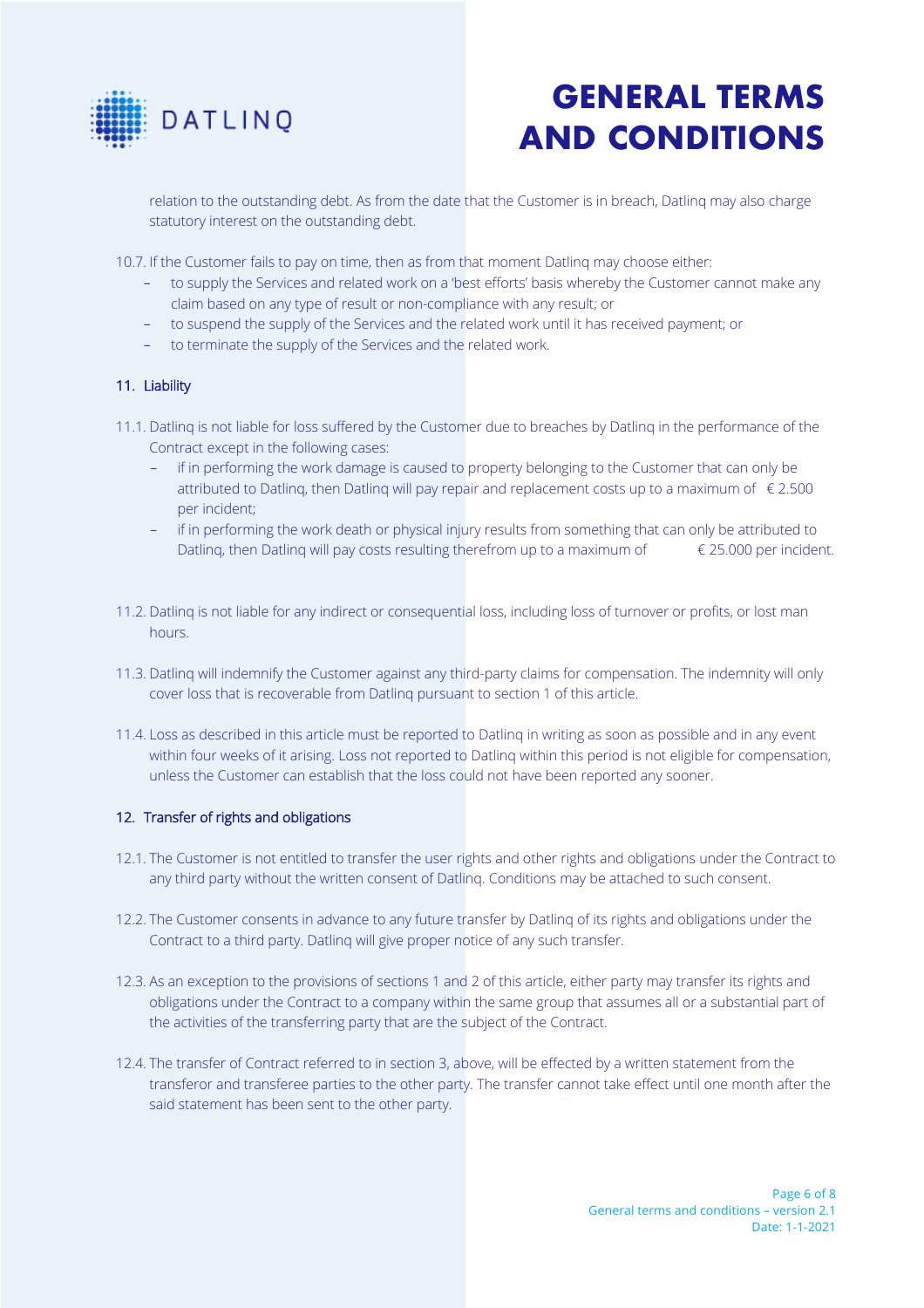

### 13. Non-attributable breach

- 13.1. In the event of a non-attributable breach, compliance with the relevant obligations and related obligations will be suspended in part or in full for the period of such breach, without thereby incurring either party in any obligation to pay compensation to the other. A party that relies on such a breach must notify the other party in writing of this fact as soon as possible.
- 13.2. A breach cannot be attributed to a party if it is not to blame for the breach, it is outside its sphere of influence, it is not a risk that it bears or ought to bear, and it is not otherwise attributable by virtue of any law, juridical act or general presumption. This could be caused, for example, by a Distributed Denial of Service (DdoS) by means of:
- cracking, such as viruses and worms;
- signalling, such as IRC, specific ICMPs via relays;
- flooding, such as TCP SYN flood, UDP, ICMP, or other IP protocols.
- 13.3. If a party is in non-attributable breach of any obligation under the Contract, the other party may terminate the Contract with immediate effect by notice sent by registered post with proof of receipt, without thereby incurring any liability for compensation, if it is established that compliance by the other party remains impossible, or there is no compliance within a further reasonable term as specified in writing.

#### 14. Changes

- 14.1. Datlinq is entitled to adopt technical measures during the term of the Contract to protect the integrity of the Services and their content.
- 14.2. Datling is entitled to make changes to the Services provided that such changes do not affect the functionality and quality of the Services or have any possible adverse effect upon the Customer. Datlinq will not exercise this right without compelling reasons for doing so.
- 14.3. Datlinq will endeavour to notify the Customer in good time of any changes as referred to in the preceding section.
- 14.4. If the Customer wishes changes to be made to the Services it purchases, it must make a written request to Datlinq. Datlinq reserves the right to attach conditions to certain changes. It is up to Datlinq alone to determine whether the desired change is possible and will be implemented.

#### 15. Termination of the Contract

- 15.1. In addition to the possible grounds for termination specified by law, either party is entitled to terminate all or any part of the Contract with immediate effect and without the need for a court order, if the other party:
	- applies for, or is granted, a moratorium;
	- is declared insolvent or an insolvency application is filed;
	- is in liquidation or ceases business operations;
	- is unable to comply with its obligations under the Contract for a period longer than 30 days or as soon as it is reasonably certain that such period will exceed 30 days;